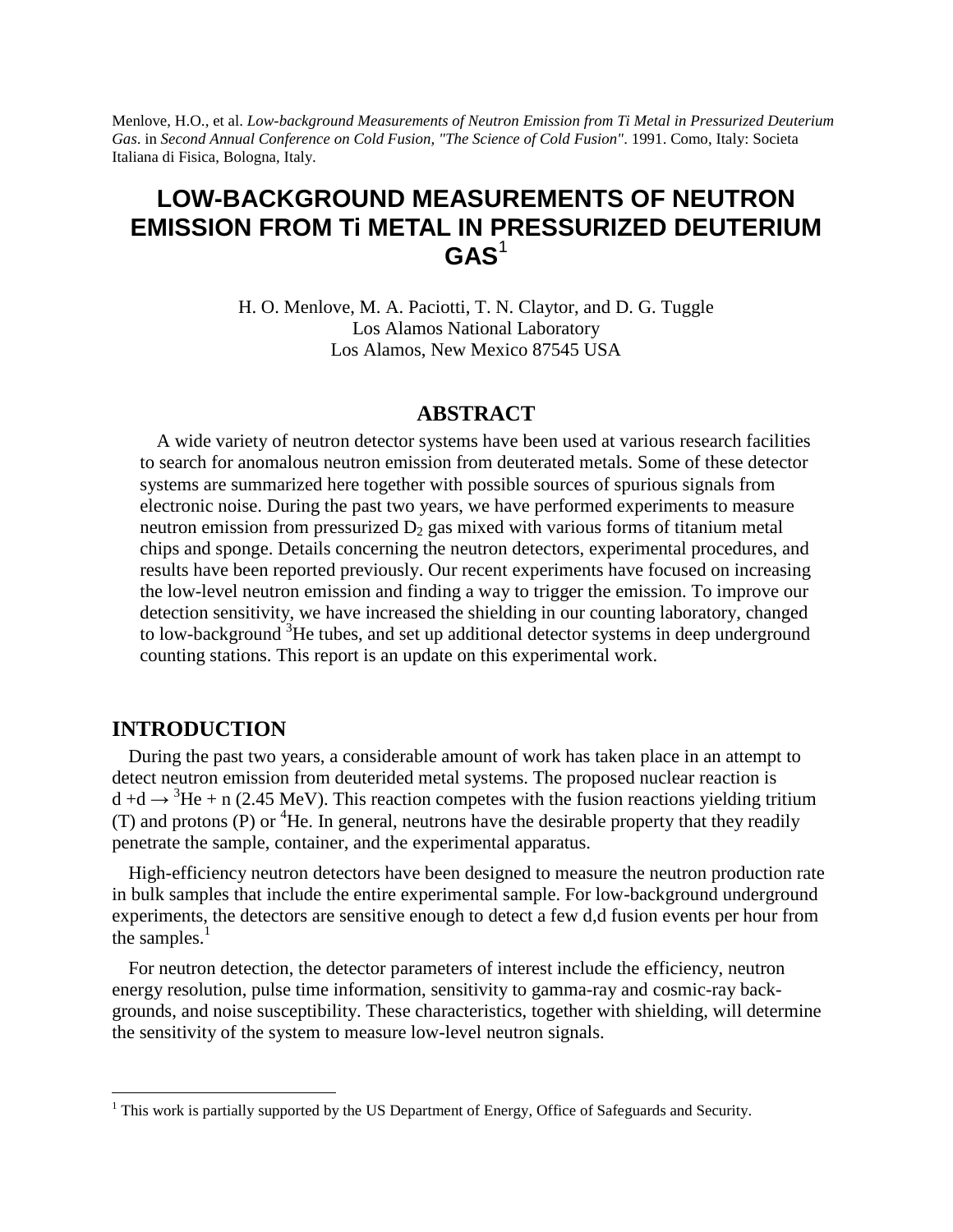This paper describes some typical neutron detectors that have been used for "cold fusion" type experiments, and it gives some of the sources of false signals and some techniques to protect against them. Also included is an update on the recent neutron measurements that we have performed at Los Alamos.

### **NEUTRON DETECTORS**

A wide variety of neutron detectors have been used for the investigation of neutron emission from deuterated metallic-lattice experiments. A summary of the publications corresponding to these experiments can be found elsewhere.<sup>2,3</sup> Table I lists the detector types that have been used in the experiments. The total neutron detection efficiencies range from  $10^{-5}$  to 0.44 with the <sup>3</sup>He systems generally giving the higher efficiencies. Note that for neutron coincidence or timecorrelation counting, two or more neutrons from a single event must be counted and the coincidence counting efficiency varies as the square of the singles efficiency. Thus, lowefficiency detectors are not well suited to measure neutron coincidence burst events.

There is a basic difference between the thermal-neutron detectors and the fast-neutron detectors listed in Table I. The advantages of the thermal-neutron detectors include

- 1. higher efficiency,
- 2. simpler operation,
- 3. very low gamma-ray sensitivity, and
- 4. burst detection capability by moderator thermalization time.

The advantages of the fast-neutron detectors include

- 1. neutron energy spectra,
- 2. fast time information, and
- 3. lower neutron backgrounds.

The experiments that use a combination of detector types are especially good for noise rejection because the detectors are usually vulnerable to different types of problems.

Some possible sources of noise that give false neutron signals are listed in Table II. Most of the noise events are electrical but some are nuclear in that cosmic-ray events and radioactive decay might be misinterpreted.

Table III lists some of the techniques that can be used to protect an experiment from noise events and/or to flag noise events in the data analysis. In general, experiments that have been performed during the past year have incorporated more of the noise protection techniques than the experiments during the previous year. As long as the neutron emission results remain intermittent and irreproducible, a great amount of attention must be paid to the noise vulnerability question.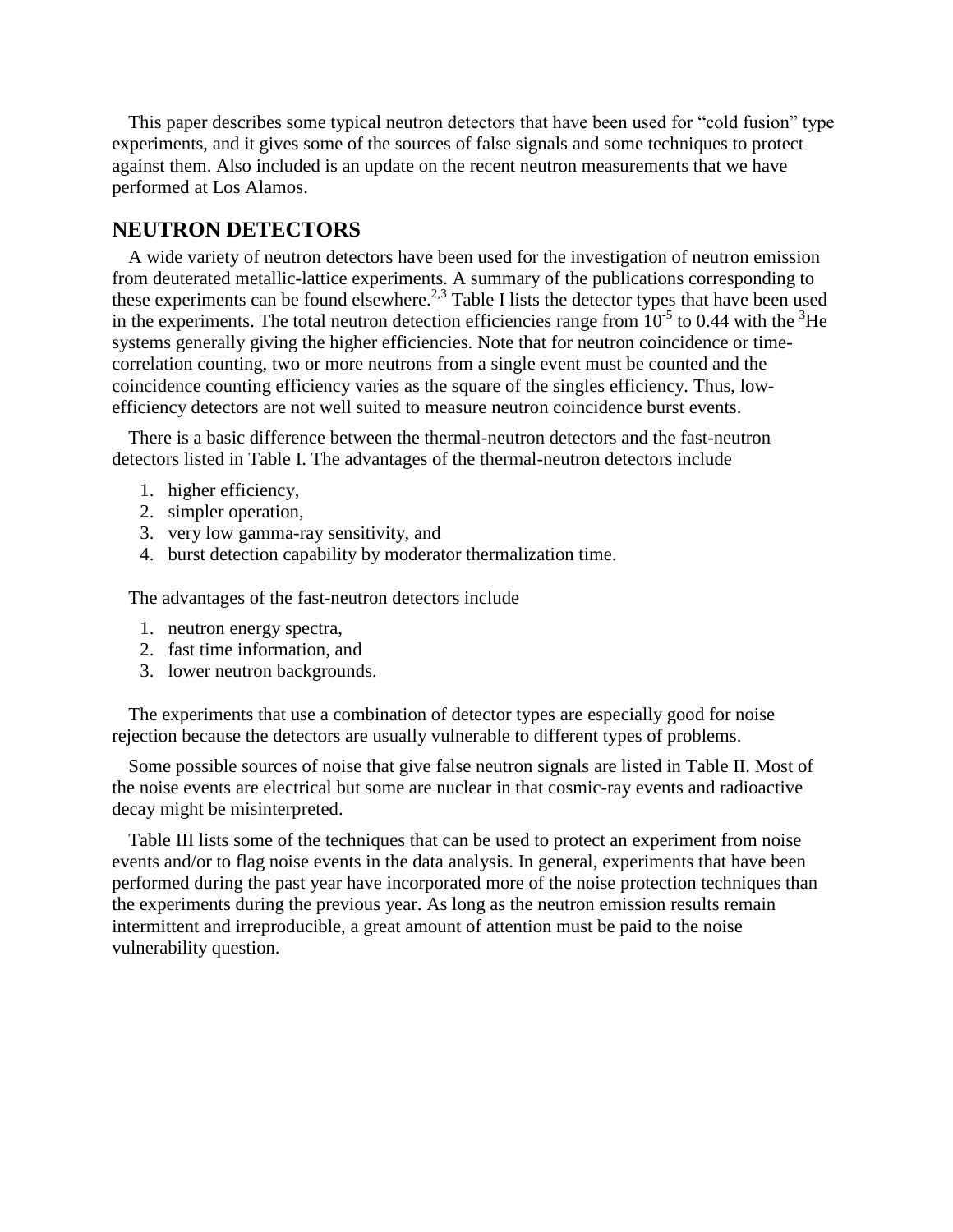| TABLE I. Neutron Detectors Used for Cold Fusion Experiments |                |                                 |                        |                     |  |  |  |  |  |
|-------------------------------------------------------------|----------------|---------------------------------|------------------------|---------------------|--|--|--|--|--|
|                                                             |                |                                 |                        |                     |  |  |  |  |  |
| Type                                                        | Neutron Energy |                                 | Typical efficiency (%) | $\gamma$ -sensitive |  |  |  |  |  |
|                                                             |                |                                 |                        |                     |  |  |  |  |  |
| ${}^{3}$ He tubes                                           | Thermal        | ${}^{3}$ He (n,p)               | $1 - 44$               | N <sub>o</sub>      |  |  |  |  |  |
| $BF_3$ tubes                                                | Thermal        | $^{10}$ B (n, a)                | $0.5 - 20$             | N <sub>o</sub>      |  |  |  |  |  |
| $H_2O + NaI/Ge$                                             | Thermal        | $H(n, \gamma)$                  | < 0.1                  | N <sub>0</sub>      |  |  |  |  |  |
| <b>Activation foils</b>                                     | Thermal        | $(n, \gamma)$ or $(n, F)$ 0.1-5 |                        | N <sub>0</sub>      |  |  |  |  |  |
| Li glass                                                    | Thermal        | ${}^6Li$ (n,a)                  | $1 - 20$               | N <sub>0</sub>      |  |  |  |  |  |
| Liquid scintillator                                         | Fast           | n, p recoil                     | $1 - 25$               | Yes                 |  |  |  |  |  |
| Plastic scintillator                                        | Fast           | n, p recoil                     | $1-20$                 | Yes                 |  |  |  |  |  |
| Plastic combination Fast/Thermal                            |                | $(n,p) + (n,\alpha)$            | $10 - 25$              | Yes/No              |  |  |  |  |  |
| Cerenkov                                                    | Thermal        | $(n, \gamma) + e$               | $15 - 20$              | High energy         |  |  |  |  |  |

|    | <b>TABLE II. Potential Sources of False Signals</b>           |  |  |  |  |  |  |
|----|---------------------------------------------------------------|--|--|--|--|--|--|
|    | <b>Electrical Noise</b>                                       |  |  |  |  |  |  |
| 1. | Tube high-voltage leakage (moisture seal)                     |  |  |  |  |  |  |
| 2. | EMI* noise pickup (EMI seal)                                  |  |  |  |  |  |  |
| 3. | Power line noise (filters, veto counters, etc.)               |  |  |  |  |  |  |
| 4. | Microphonics                                                  |  |  |  |  |  |  |
|    | Cosmic-ray Background                                         |  |  |  |  |  |  |
| 1. | Total counts (cosmic-ray interactions in the shielding)       |  |  |  |  |  |  |
| 2. | Coincidence counts (spallation in the detector and shielding) |  |  |  |  |  |  |
| 3. | $D_2$ target reactions                                        |  |  |  |  |  |  |
|    | Area Background Neutrons                                      |  |  |  |  |  |  |
| 1. | Accelerators and reactors                                     |  |  |  |  |  |  |
| 2. | Radioactive sources (manmade)                                 |  |  |  |  |  |  |
| 3. | Natural radioactivity (uranium, radon)                        |  |  |  |  |  |  |
|    |                                                               |  |  |  |  |  |  |

\*EMI corresponds to electromagnetic interference.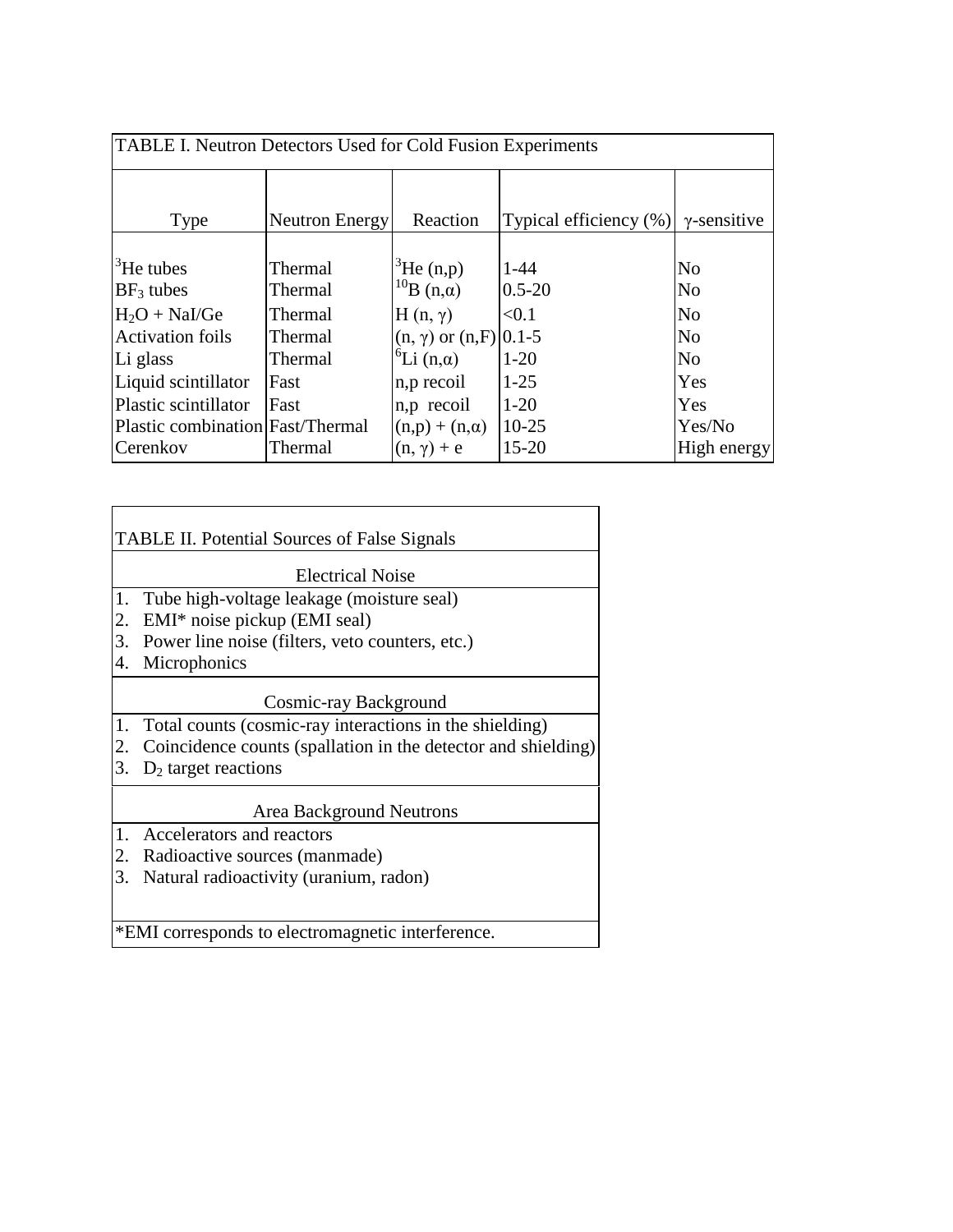| <b>TABLE III. Protection Against False Signals</b>    |  |  |  |  |
|-------------------------------------------------------|--|--|--|--|
| EMI* shielded signal lines and high voltage<br>1.     |  |  |  |  |
| Hermetically sealed and dried high-voltage components |  |  |  |  |
| Power-line noise filters<br>3.                        |  |  |  |  |
| 4.<br>Multiple independent counter segments           |  |  |  |  |
| Two (or more) different detectors<br>5.               |  |  |  |  |
| Neutron spectral energy<br>6.                         |  |  |  |  |
| Pulse time of arrival (slowing down)<br>7.            |  |  |  |  |
| External veto detectors<br>8.                         |  |  |  |  |
| 9.<br>Variable distance detectors                     |  |  |  |  |
| 10.<br>Pulse shape analysis                           |  |  |  |  |
| Cosmic-ray shielding (underground)<br>11.             |  |  |  |  |
| Rigorous control runs<br>12.                          |  |  |  |  |
| *EMI corresponds to electromagnetic interference.     |  |  |  |  |

To gain better sensitivity in the experiments, it is necessary to reduce the cosmic-ray background signal by electronic means or shielding or both. The true neutron background has a random component from the decay of radioactive elements and a time-correlated component from cosmic-ray spallation reactions in the sample or detector body. The time-correlated background can be greatly reduced by performing the experiment underground. For example, the coincidence background decreases by a factor of  $10^3$  in the 70-m-deep tunnel at Los Alamos and by a factor of  $10^5$  at the deep-mine locations at Leadville, Colorado, and Kamioka, Japan<sup>1</sup> (1000) m). The coincidence neutron background rate is only  $\sim 0.1$  counts/d for a 32% efficient <sup>3</sup>He detector in the Leadville tunnel.

## **HIGH-VOLTAGE-LEAKAGE NOISE TESTS**

In response to an observation<sup>4</sup> that electronic noise bursts can be caused by moisture condensation in the high-voltage (hv) section of the detector during liquid nitrogen (LN) temperature cycles, we performed a series of experiments to look for this problem. A lowtemperature cycle of the sample in the detector can reduce the detector temperature so that moisture condensation might cause hv leakage on the signal line. This problem normally is prevented by the presence of desiccant in the hermetically sealed hv box. However, if there is an air leak into the box, the interior condensation can occur under humid air conditions.

For the tests, we directly applied steel pieces  $(\sim 2 \text{ kg})$  that had been cooled by LN to the hv junction box and the detector body. The counts from the detector were collected for 8 to 12 hours as the system returned to room temperature. The cooling-warmup cycle was repeated about 10 times for the three  ${}^{3}$ He-detector systems 1, 3, and 4 listed in Table IV.<sup>5</sup> Detectors 1 and 4 demonstrated no vulnerability to the noise tests. However, detector 3 gave intermittent noise bursts during the warm-up period, but the noise occurred only on humid days (rainy days). To enhance the problem, we placed detector system 3 in a plastic bag containing water to increase the relative humidity to  $\sim$  100%.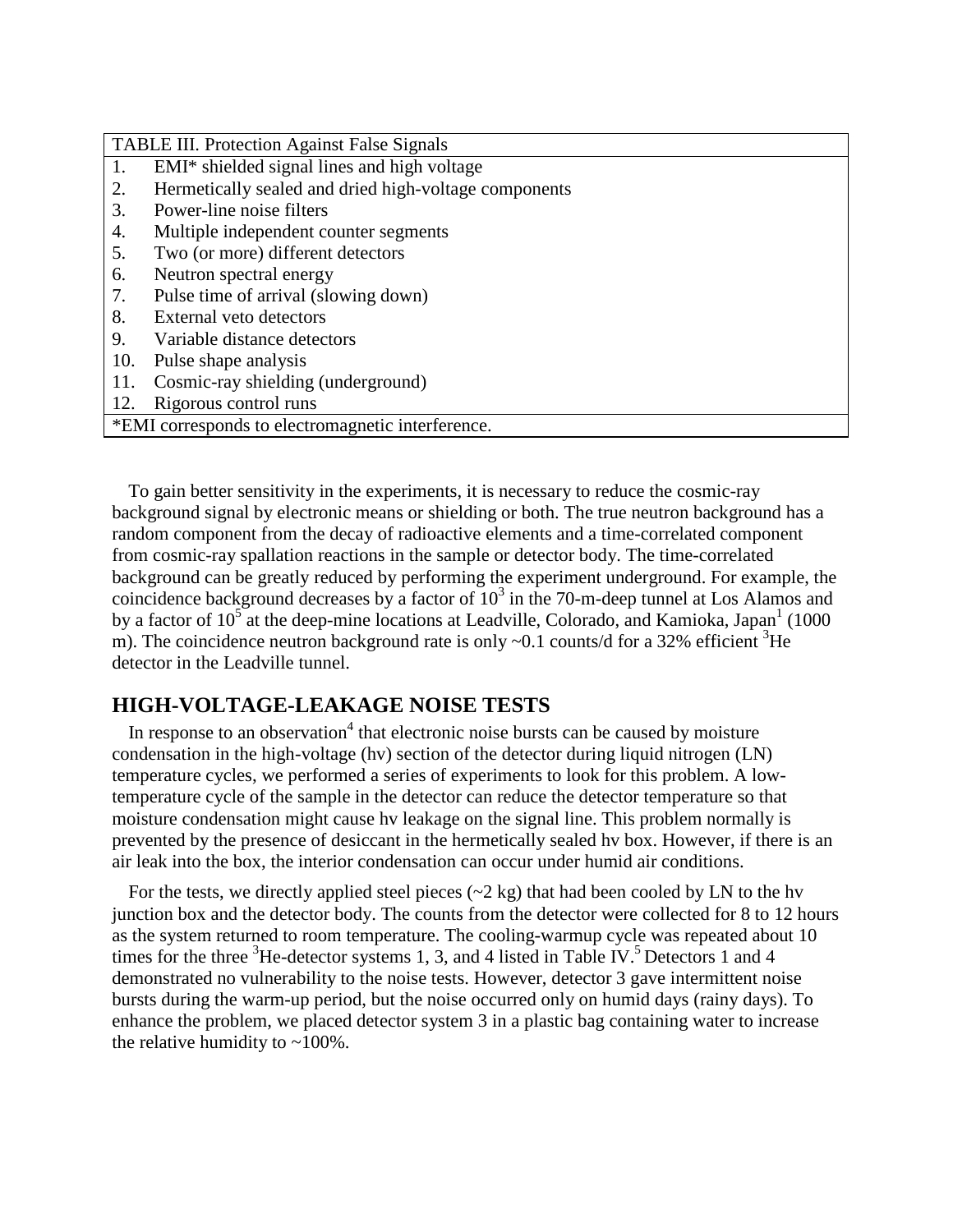| <b>TABLE IV. Neutron Detector Characteristics</b> |                    |                                      |             |                              |                             |                         |             |                       |  |  |
|---------------------------------------------------|--------------------|--------------------------------------|-------------|------------------------------|-----------------------------|-------------------------|-------------|-----------------------|--|--|
|                                                   |                    |                                      | No. of      | $\mathrm{H}$ <sup>3</sup> He |                             | Total                   |             | Singles   Coincidence |  |  |
|                                                   |                    |                                      | ${}^{3}$ He | Pressure                     | Cavity Size                 | Efficiency <sup>b</sup> | <b>Bkgd</b> | <b>Bkgd</b>           |  |  |
| <b>Identification</b>                             | Shape <sup>a</sup> | <b>Size</b>                          | Tubes       | (atm)                        | (cm)                        | (% )                    | $(S^{-1})$  | $(h^{-1})$            |  |  |
| System 1                                          |                    | Rectangular $25 \times 35 \times 35$ | 18          | $\overline{4}$               | $12 \times 23 \times 35$    | 21                      | 0.19        | 0.1                   |  |  |
|                                                   |                    | $\text{cm}^3$ channel                |             |                              |                             |                         |             |                       |  |  |
| System 2                                          | Cylindrical        | 23 cm diam $\times$                  | -16         | $\overline{4}$               | $5$ (diam) $\times$ 20   26 |                         | 0.07        | 0.5                   |  |  |
|                                                   |                    | 37 cm cavity                         |             |                              |                             |                         |             |                       |  |  |
| System 3                                          | Cylindrical        | 22 cm diam $\times$                  | 16          | 6                            | $9$ (diam) $\times$ 28 34   |                         | 0.16        | 1.6                   |  |  |
|                                                   |                    | 35 cm cavity                         |             |                              |                             |                         |             |                       |  |  |
| System 4                                          | Cylindrical        | 22 cm diam $\times$                  | 16          | $\overline{4}$               | $9$ (diam) $\times$ 28 31   |                         | 0.39        | 1.8                   |  |  |
|                                                   |                    | 35 cm cavity                         |             |                              |                             |                         |             |                       |  |  |
|                                                   |                    | (inside ring)                        |             |                              |                             |                         |             |                       |  |  |
|                                                   |                    | (outside ring)                       | 8           | $\overline{4}$               | Same                        | 5                       | 0.22        | 0.1                   |  |  |

All of the noise events had a time-correlation count greater than 50, and the noise bursts did not satisfy the correlation timing relationship between the totals count and the coincidence gate count. This relationship is  $R = N(N - 1)/2$ , where *R* is the coincidence count and *N* is the totals count that occurs within the 128-μs coincidence gate. The cosmic-ray background rate for coincidence counts was 1-2 counts/h and no excess of small correlation events above background was observed in any of the detector systems during the tests.

We conclude from these tests that the  ${}^{3}$ He systems can be vulnerable to hv noise from moisture condensation under temperature cycling in humid conditions. Detector systems that have effective air seals and drying agents such as desiccant are not subject to the problem.

Our newer detector configurations have the signal lines segmented to give independent readouts of <sup>3</sup>He detector banks and the ratio of the segments easily identifies hv-leakage noise events. However, some of our previous results<sup>5</sup> using detector system 3 were subject to this noise problem.

### **SAMPLE CHARACTERISTICS**

In October 1990, we reported $6$  neutron emission results using a consistent sample preparation procedure involving clean samples and high-purity gas preparation. Under these conditions, the titanium (Ti) samples would readily absorb deuterium gas after the oxide layer was breached. For the results included in this paper, we have tried a wider range of sample preparations and experimental procedures in an attempt to trigger the neutron emission by inducing sample disequilibrium with deuterium gas absorption or temperature change. We have attempted to duplicate the reported productive procedures of others as well as our previous<sup>5</sup> positive results. Most of the samples consisted of lathe chips of pure Ti metal; Ti alloyed with 6% aluminum, 6% vanadium, and 2% tin; or Ti alloyed with 6% aluminum and 4% vanadium. Some electrolysis residue samples were used. The cleaning procedure normally included multiple washes with methylene chloride, methanol, and water. For about one-third of the samples, the fill temperature was raised to 400-500°C to activate the Ti for deuterium absorption. For pure gas and clean sample conditions, the samples all absorbed deuterium gas after multiple LN temperature cycles. Nineteen samples containing Ti metal and deuterium gas were prepared during the period between November 1990 and March 1991 for the measurements at Los Alamos.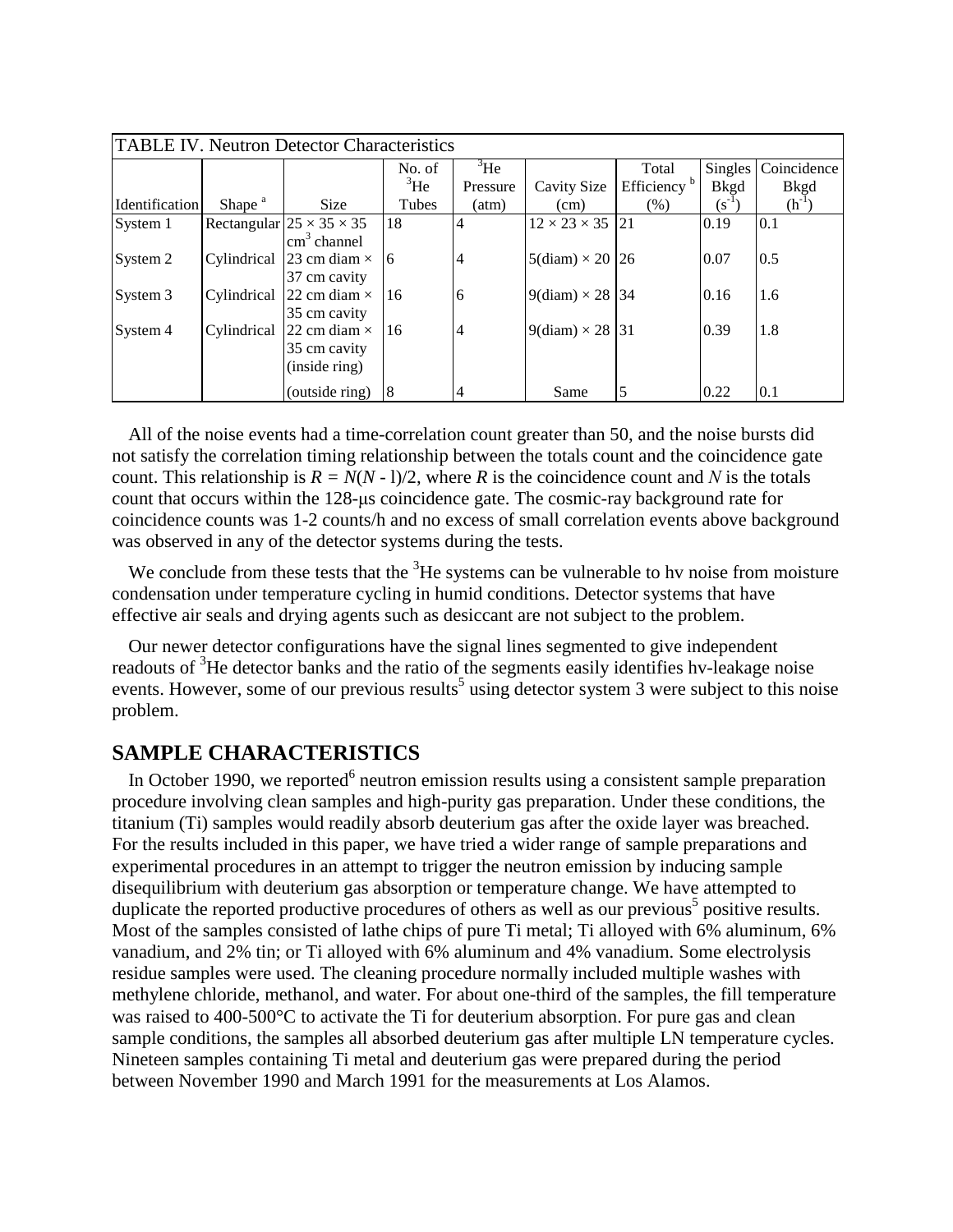#### **RESULTS**

Of the 19 samples prepared during the current set of experiments, only two gave excess neutron emission above the background levels. Many procedural variations were tried including deuterium gas loading at high temperature (400 to 500°C), gas loading at low temperature (-100° to 23°C), and temperature cycling from -197°C to 400°C inside the counting chamber. We gave a typical sample 10 to 20 LN temperature cycles before we stopped the measurements.

**Sample DD-17.** We measured the highest neutron emission from sample DD-17. This sample contained 304 g of Ti (6,6,2) contained in a 1 L stainless steel (SS) sample bottle. The sample was degassed at a maximum of 230°C using helium to flush out the remaining air and cleaning agents.

During the neutron measurements, LN temperature cycles were performed with a small amount (1 to 4 L) of  $D_2$  gas being absorbed during the warmup from LN temperature. On the seventh LN cycle,  $17$  L of  $D_2$  were accidentally added to the sample while at LN temperature. About 1 h into the warmup, a portion of the Ti chips went into a hot exothermic reaction excursion when all of the gas was absorbed in about 15 s. A localized spot on one side of the SS bottle was hot; the rest of the bottle was still covered with frost. The bottle was immediately dunked into LN for 10 min and then removed from the LN and allowed to warm up in the detector.

During the first 2 h after the hot absorption, the sample emitted three bursts of neutrons as shown in Fig. 1. Detector system 4 has both inner and outer rings of  ${}^{3}$ He detectors as shown in Fig. 2. The 16 inner tubes have a counting efficiency of 31% and the 8 outer tubes have an efficiency of 5%. The ratio for the inner/outer detector efficiency is 6.22 as measured with a  $252$ Cf source (2.3 MeV). The detectors have independent electronics. The collection time bins for the inner detector were 200 s long and the outer time bins were 10 000 s. The ratio of the excess neutron counts in inner/outer rings was  $6.2 \pm 2.1$  that compares well with the calibration ratio of 6.22 for <sup>252</sup>Cf neutrons. Based on Monte Carlo calculations, <sup>7</sup> this ratio would be ~2.6 for 14-MeV source neutrons.

After three additional LN temperature cycles with little or no neutron emission above background, sample DD-17 was moved to the  ${}^{3}$ He detector (system 1) that was located in the underground tunnel (70 m deep) at Los Alamos to obtain a higher counting sensitivity. The first LN cycle in detector 1 consisted of multiple short cycles where the sample was recooled in LN a total of five times during the 6-h warmup period. The cold sample at -197°C was filled with 8 L of  $D_2$  gas and the temperature and pressure were monitored during warmup. The observable gas absorption process began when the temperature reached ~-100°C and the absorption rate increased with temperature. After about 1.5 L of gas were absorbed and the temperature reached -30 to -10 $^{\circ}$ C, the sample bottle was dunked into LN for  $\sim$ 1 min to cool the sample below -100 $^{\circ}$ C and stop the absorption process. This process was repeated five times, after which the sample was left in the detector for ~5 d of counting.

Figure 3 shows the neutron coincidence counts collected in detector system 1 where the first large burst came after the first short cycle. Two bursts were observed during the multiple LN cycles and the excess activity continued for ~50 h with 15 bursts as shown in Fig. 3. In addition to the large bursts, there was an excess of small time-correlated events in which only two neutrons were detected. The average control cell background rate in this detector is ~2 counts/d and during the excess activity period the doublet rate was three times higher than normal. Sample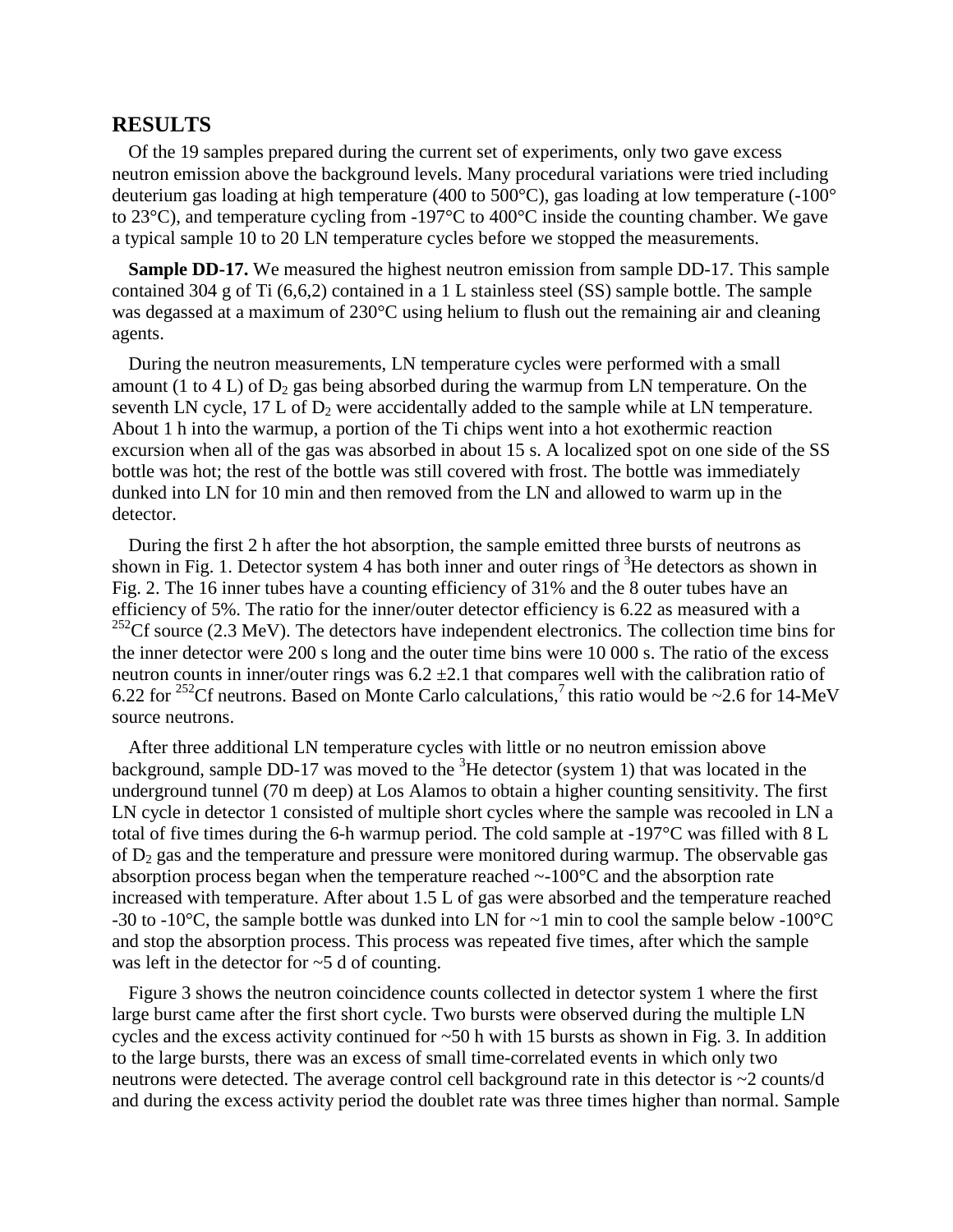DD-17 was temperature cycled eight more times over a 30-d period with no further neutron emission above background levels.



**Fig. 1. Neutron coincidence results for sample DD-17 in detector system 4 where the counting intervals are 200 s for the inside ring of tubes (lower graph) and 10 000 s for the outside ring of tubes (upper graph).**



**Fig. 2. Schematic diagram of detector system 4 showing the <sup>3</sup>He tubes and the signal processing electronics including the amplifiers (A), shift registers (SR), total scaler (T), and coincidence scaler (R). The inside and outside rings of <sup>3</sup>He tubes have independent electronics and the inside/outside count ratio is used as a consistency check.**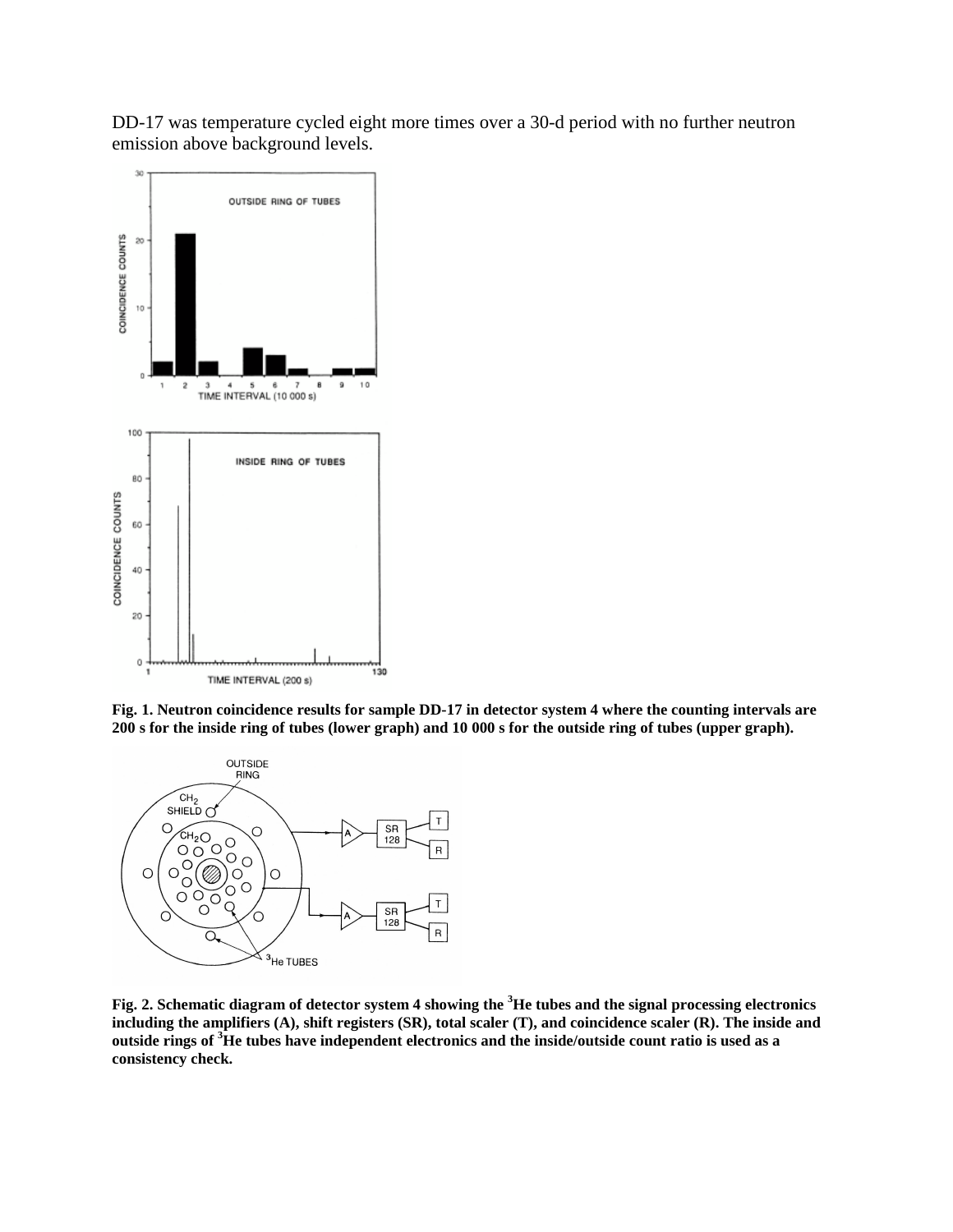

**Fig. 3. Neutron coincidence results for sample DD-17 in detector system 1 where the counting intervals are 100 s. The top graph shows a time expansion of the active period. The 280 h of data prior to the active period correspond to the control sample or alternatively an inactive sample (DH-13) in the detector including LN temperature cycles.**

**Sample Ti-48.** Excess neutron emission was observed from sample Ti-48 that contained 56 g of Ti metal and sponge in a 250-ml SS bottle. The Ti used in Ti-48 had previously been exposed to deuterium through  $D_2O$  electrolysis experiments. The Ti consisted of 35 g of sponge, 11 g of metal pieces, and 10 g of 1.5-mm-thick Ti plate with a thin layer of palladium deposited on one side. The sample was evacuated at 220°C and filled with 53 atm of deuterium gas. The gas pressure slowly decreased to 43 atm during the 90-d measurement period.

The measurements of sample Ti-48 were performed in detector 2 (see Table IV). Figure 4 shows the control runs for system 2 over a six-month period. Each data interval in Fig. 4 corresponds to the average of approximately 24 h of data collection. The control sample was a 300-ml SS bottle containing  $100$  g of Ti chips in air. Previous experiments<sup>5</sup> had demonstrated that control runs with air or H2 gas gave the same results.

Figure 5 shows the data from sample Ti-48 in detector 2 where each data interval corresponds to the average coincidence rate for  $\sim$  24 h of data collection. The control runs are shown interspersed between the sample runs. There are several days with excess neutron emission from sample Ti-48 with the highest day having an average yield of 1.12 counts/h and a statistical significance of  $3\sigma$ . If we take the average of all the Ti-48 sample days and compare it to the control sample backgrounds, we obtain a  $4-\sigma$  significance level.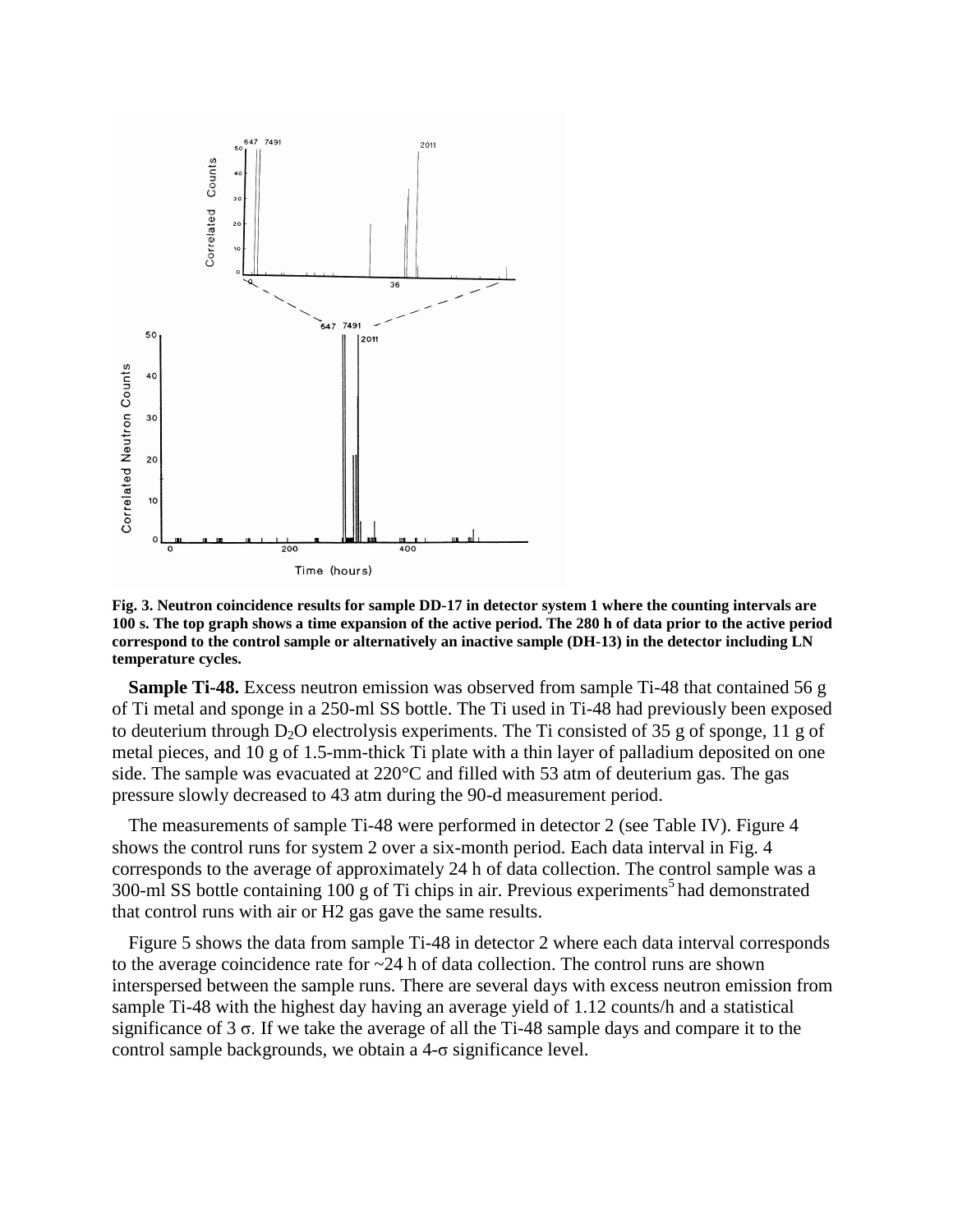

**Fig. 4. Neutron coincidence background (control sample) rate in detector system 2. Each data interval corresponds to the average rate for ~24 h of counting. An LN cycle normally began the data interval.**



**Fig. 5. Neutron coincidence results for sample Ti-48 in detector system 2. Each data interval corresponds to the average rate for ~24 h of counting. Most of the time intervals were initiated with an LN temperature cycle.**

## **SUMMARY**

During the past two years, we have performed experiments to measure neutron emission from pressurized  $D_2$  gas mixed with various forms of Ti metal chips and sponge. Our recent experiments have focused on increasing the anomalous low-level neutron emission. Thus far we have been unsuccessful in finding a way to trigger the emissions, although we have measured several samples that yielded excess neutrons above background. To improve our detection sensitivity, we have increased the shielding in our counting laboratory and we have located additional detector systems in deep underground counting stations.

Our overall detector efficiencies range from 20% to 44% for the four separate detector systems that are operating in parallel experiments. Two of the detector systems are segmented to provide separate signal outputs for a consistency check on the origin of the signals. Our coincidence